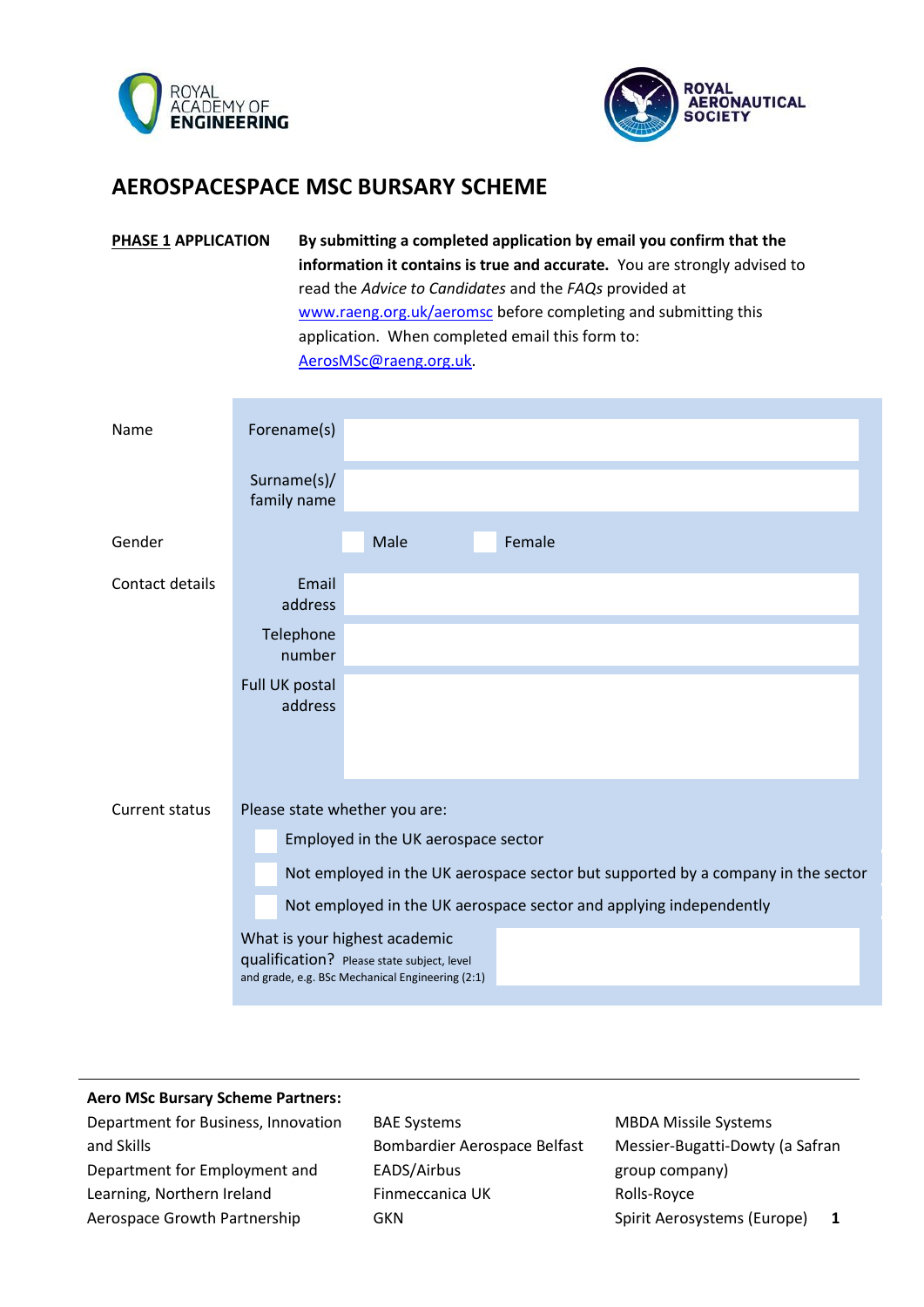



| Nationality                                  | UK citizen                                                                                                                                                                                                                                                                                           |                               |       |      |  |  |  |
|----------------------------------------------|------------------------------------------------------------------------------------------------------------------------------------------------------------------------------------------------------------------------------------------------------------------------------------------------------|-------------------------------|-------|------|--|--|--|
|                                              | EU / EEA national                                                                                                                                                                                                                                                                                    |                               |       |      |  |  |  |
|                                              | Other                                                                                                                                                                                                                                                                                                | Please state your nationality |       |      |  |  |  |
| Residency                                    | All applicants must provide the following information in respect of each address at which<br>they have lived during the last three years. If you have had more than one address in the<br>past three years please provide similar information for each additional address in your<br>covering email. |                               |       |      |  |  |  |
|                                              | Note that proof of your residency may be required before a bursary is confirmed.                                                                                                                                                                                                                     |                               |       |      |  |  |  |
|                                              | Full postal address<br>(including country)                                                                                                                                                                                                                                                           |                               |       |      |  |  |  |
|                                              | First day you lived<br>at this address                                                                                                                                                                                                                                                               | Day                           | Month | Year |  |  |  |
|                                              | Last date you lived<br>at this address                                                                                                                                                                                                                                                               | Day                           | Month | Year |  |  |  |
|                                              | Name and address of a<br>person who can<br>confirm your address<br>and your dates of<br>residency                                                                                                                                                                                                    |                               |       |      |  |  |  |
|                                              |                                                                                                                                                                                                                                                                                                      |                               |       |      |  |  |  |
| Office use only:<br>Application<br>reference |                                                                                                                                                                                                                                                                                                      |                               |       |      |  |  |  |

## **Aero MSc Bursary Scheme Partners:**

Department for Business, Innovation and Skills Department for Employment and Learning, Northern Ireland Aerospace Growth Partnership

BAE Systems Bombardier Aerospace Belfast EADS/Airbus Finmeccanica UK GKN

MBDA Missile Systems Messier-Bugatti-Dowty (a Safran group company) Rolls-Royce Spirit Aerosystems (Europe) **2**